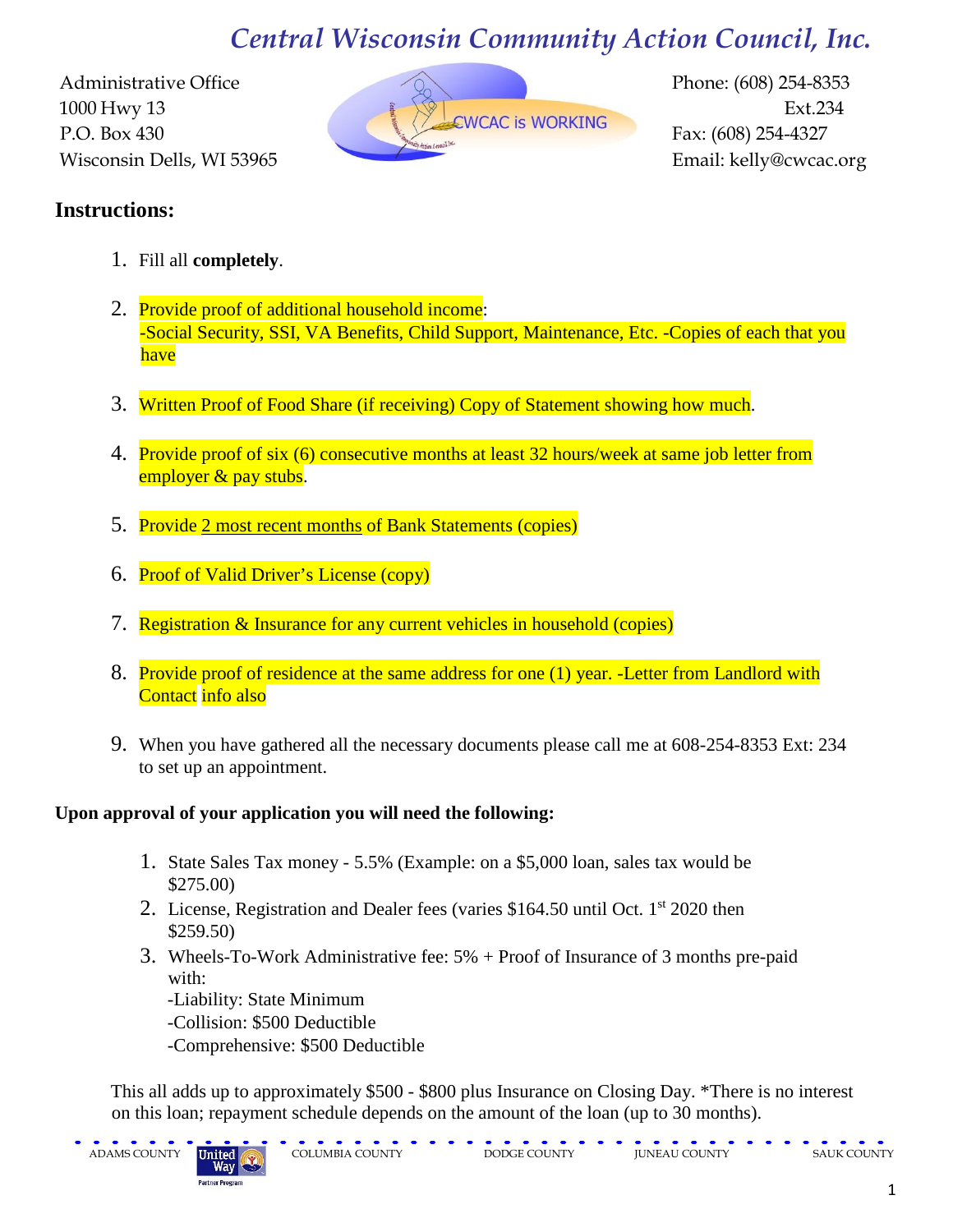| <b>CWCAC's Wheels-2-Work Auto Loan Program</b> |  |
|------------------------------------------------|--|
|------------------------------------------------|--|

**1000 Hwy 13 P.O. Box 430, Wisconsin Dells, WI 53965**

**Phone: (608) 254-8353 ext. 234 Fax: (608) 254-4327**

### **Request for Employment Verification**

| Company or Employer Name:                                                                                                      |  |  |
|--------------------------------------------------------------------------------------------------------------------------------|--|--|
|                                                                                                                                |  |  |
|                                                                                                                                |  |  |
|                                                                                                                                |  |  |
| My signature authorizes verification of this information                                                                       |  |  |
|                                                                                                                                |  |  |
|                                                                                                                                |  |  |
| Limited Term Employee: Yes <u>II</u> No II If yes, anticipated end date of employment: __________________________________      |  |  |
| Bottom portion to be completed by the employer and faxed or emailed back to CWCAC with<br>copies of your last 2 paystubs       |  |  |
| <b>Gross Earnings</b>                                                                                                          |  |  |
| \$_____________ Per Hour thours per: Week__________________ Month_____________                                                 |  |  |
|                                                                                                                                |  |  |
| \$_____________ Commission, tips, bonus or other compensation per pay period (if variable, attach copies of<br>paycheck stubs) |  |  |
| Overtime: Rate of pay per hour \$_____________ Average hours OT per: Week___________ Month___________                          |  |  |
| Deductions-per pay period                                                                                                      |  |  |
| Health Insurance \$______________Retirement \$______________Dental Insurance \$___________                                     |  |  |
|                                                                                                                                |  |  |
| Does employee receive vacation pay?  Yes ____________ No____________                                                           |  |  |
| Does employee receive sick pay? Yes ______________ No_____________                                                             |  |  |
| Does employee receive disability insurance?  Yes_____________ No___________                                                    |  |  |
|                                                                                                                                |  |  |
|                                                                                                                                |  |  |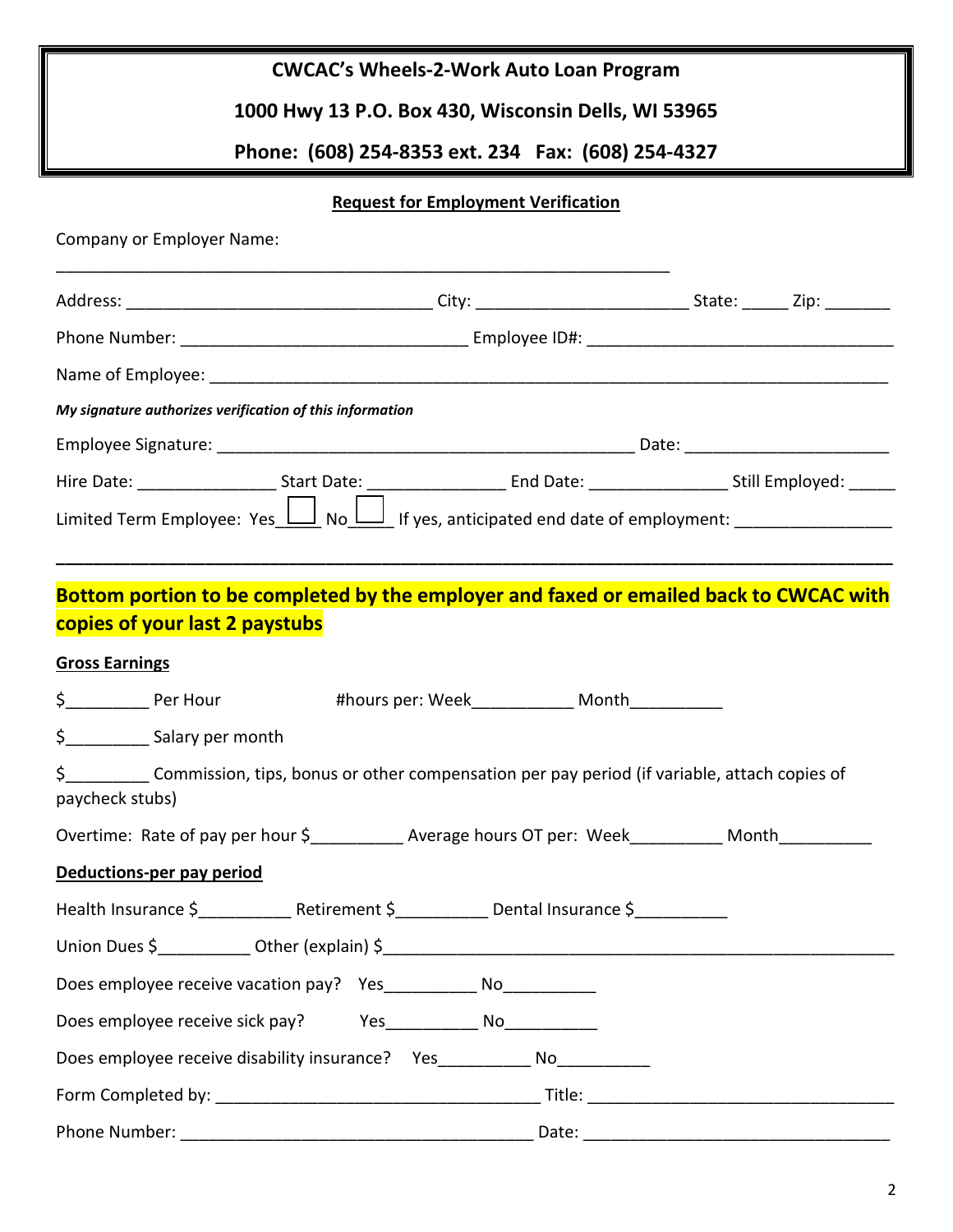# Central Wisconsin Community Action Council, Inc. (CWCAC) Serving the Counties of Adams, Columbia, Dodge, Juneau & Sauk

# *Wheels-2-Work Program Application*

| <b>PARTICIPANT INFORMATION</b>                                                                                                           |              |                                |      |                                           |             |                                 |               |
|------------------------------------------------------------------------------------------------------------------------------------------|--------------|--------------------------------|------|-------------------------------------------|-------------|---------------------------------|---------------|
| Date of Application:                                                                                                                     |              | County:                        |      |                                           |             | Village/Township/City:          |               |
| Name: (Last)                                                                                                                             | (First)      |                                |      | (M.I.)                                    |             | $\Box$ Male                     | $\Box$ Female |
| Driver's License # / State / Expiration Date:                                                                                            |              |                                | SS#: |                                           |             | Date of Birth:<br>(MAN/DD/VEAD) |               |
| Present Address: (Street/PO Box)                                                                                                         |              |                                |      | (City)                                    |             | (State)                         | (Zip)         |
| □Rent/Mortgage per month: \$                                                                                                             |              |                                |      | □Subsidized Housing, how much is Rent: \$ |             |                                 |               |
| <b>Apartment</b><br>$\Box$ House                                                                                                         |              | $\Box$ Mobile Home             |      | $\Box$ Duplex                             |             | $\Box$ Other                    |               |
| Years and/or Months at Present Address: ________________                                                                                 |              |                                |      |                                           |             |                                 |               |
| Home Phone:                                                                                                                              |              | Work Phone:                    |      |                                           | Cell Phone: |                                 |               |
| Race: QCaucasian QAfrican American QNative American QAsian QHispanic QOther:                                                             |              |                                |      |                                           |             |                                 |               |
| Marital Status: <b>Sample</b> CMarried/Civil Partner <b>CNever Married CS</b> eparated CDivorced                                         |              |                                |      |                                           |             |                                 |               |
| Family Status: □Two Parent Family □Single Custodial Parent □Non-Custodial Parent □No Children                                            |              |                                |      |                                           |             |                                 |               |
| Pregnant: ■No ■Yes, Due Date:                                                                                                            |              |                                |      | Other: $\Box$ Veteran                     |             | <b>QDisabled</b>                |               |
| Education: 0 - 8 <sup>th</sup> Grade 09 <sup>th</sup> -12 <sup>th</sup> Grade 0Graduated 0GED 012+ 02 - 4 Year Graduate 0Non-HS Graduate |              |                                |      |                                           |             |                                 |               |
| □Other: (Please Explain)                                                                                                                 |              |                                |      |                                           |             |                                 |               |
| <b>HOUSEHOLD INCOME INFORMATION</b><br>What type of Income or Assistance do you and your family receive?                                 |              |                                |      |                                           |             |                                 |               |
|                                                                                                                                          |              |                                |      |                                           |             |                                 |               |
| $\Box$ Employment Income: \$                                                                                                             |              | Hours Per Week:                |      | @ \$                                      |             | per Hour                        |               |
| □Unearned Income: \$                                                                                                                     |              | (Monthly)                      |      | Source of Unearned Income:                |             |                                 |               |
| $\square$ Food Stamps: \$                                                                                                                |              | $\Box$ Badger Care / MA        |      | $\Box$ SSI: \$                            |             | $\Box$ RSDI: \$                 |               |
| $\Box$ State Disability: \$                                                                                                              |              | □Unemployment Compensation: \$ |      |                                           |             | $\Box$ Other: \$                |               |
| $\Box$ Child Support: \$                                                                                                                 | What County: |                                |      | Name of Person Paying Child Support:      |             |                                 |               |
| Total Household Income: \$                                                                                                               |              |                                |      | Private Medical Insurance: $\Box$ Yes     |             | $\square$ No                    | $\Box$ Other  |
| <b>TRANSPORTATION INFORMATION</b>                                                                                                        |              |                                |      |                                           |             |                                 |               |
| Do you own a car? $\Box$ Yes                                                                                                             | $\square$ No |                                |      | If No: Current Method of Transportation:  |             |                                 |               |
| If Yes: Year                                                                                                                             | Make:        |                                |      | Model:                                    |             | Estimated Value: \$             |               |
| Do you owe any money on the car? $\square$ NO $\square$ YES: How Much: \$                                                                |              |                                |      |                                           |             | Total Miles on Car:             |               |
| Name and Address of the Lien Holder:                                                                                                     |              |                                |      |                                           |             |                                 |               |
| License Plate #:                                                                                                                         |              | Date of Expiration:            |      | Name if other than yourself:              |             |                                 |               |
| Do you have Car Insurance:                                                                                                               | $\Box$ YES   |                                |      |                                           |             |                                 |               |
| $\square$ NO                                                                                                                             |              | Type of Coverage:              |      |                                           |             | Premium: \$                     |               |
| Name of Carrier:                                                                                                                         |              |                                |      | Phone Number:                             |             |                                 |               |
| <b>Address of Carrier:</b>                                                                                                               |              |                                |      |                                           |             |                                 |               |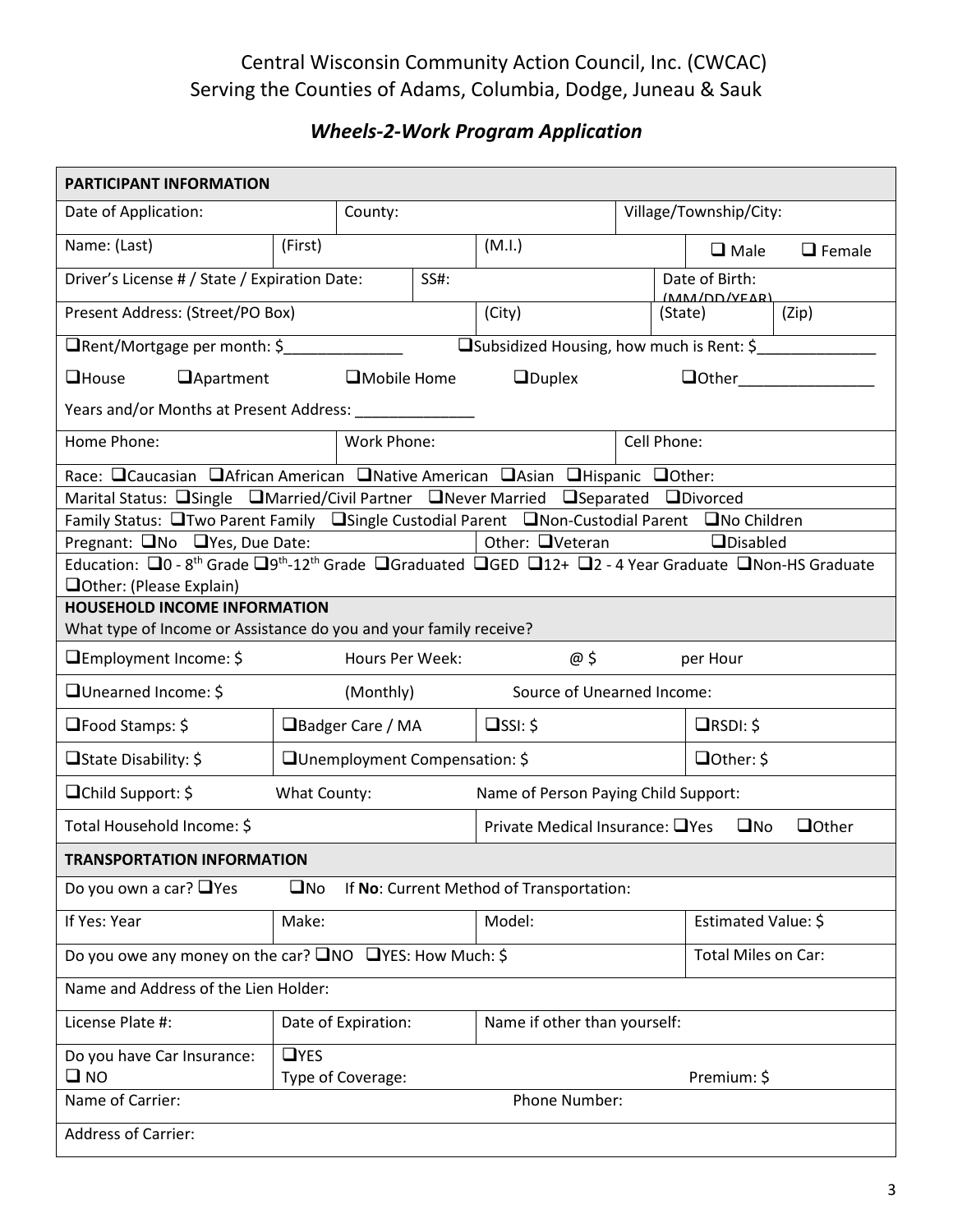| <b>DRIVING HISTORY</b>                                                                                                                                                                                                                                                                                                             |                                                                   |                         |
|------------------------------------------------------------------------------------------------------------------------------------------------------------------------------------------------------------------------------------------------------------------------------------------------------------------------------------|-------------------------------------------------------------------|-------------------------|
|                                                                                                                                                                                                                                                                                                                                    |                                                                   |                         |
| Have you had any OWI's or Alcohol related citations in the past five years:<br>$\square$ NO<br>$\Box$ YES: How Many                                                                                                                                                                                                                |                                                                   |                         |
| It is against the Rules of the CWCAC Work-n-Wheels Program to operate a vehicle while intoxicated; are you currently<br>in treatment for alcohol or drug-related problems?                                                                                                                                                         |                                                                   |                         |
| Have you had any moving violations in the past: $\Box$ 12                                                                                                                                                                                                                                                                          | $\square$ 36<br>or $\square$ 60 Months.<br>$\Box$ 24<br>$\Box$ 48 |                         |
| Have you ever been convicted of a crime? $\square$ NO                                                                                                                                                                                                                                                                              | $\Box$ YES - Please Explain:                                      |                         |
| One of the rules of the CWCAC Work-n-Wheels Program is that you can only own 1 vehicle. If your application for a<br>Work-n-Wheels car loan were approved, what would you do with your present vehicle?                                                                                                                            |                                                                   |                         |
| Why do you need another vehicle?                                                                                                                                                                                                                                                                                                   |                                                                   |                         |
| Please rank in order of importance from 1 to 7 the different uses you will have for a car with the most important use<br>being (1) and the least important being (7): $\Box$ Education $\Box$ Employment $\Box$ Grocery Shopping $\Box$ Medical Care<br>Needs $\Box$ Recreation $\Box$ Vacation $\Box$ Visit Relatives and Friends |                                                                   |                         |
| <b>EMPLOYMENT HISTORY</b> (Please list your last 3 Employers, most recent first.)                                                                                                                                                                                                                                                  |                                                                   |                         |
| Name of Employer:                                                                                                                                                                                                                                                                                                                  | <b>Start Date:</b>                                                | End Date:               |
| Employer's Address:                                                                                                                                                                                                                                                                                                                |                                                                   | How many miles to work: |
| Your Job Title/Grade:                                                                                                                                                                                                                                                                                                              | Salary Wages:                                                     | Hours per Week:         |
| Responsibilities:                                                                                                                                                                                                                                                                                                                  |                                                                   |                         |
| Reason for Leaving:                                                                                                                                                                                                                                                                                                                |                                                                   |                         |
| Name of Employer:                                                                                                                                                                                                                                                                                                                  | <b>Start Date:</b>                                                | End Date:               |
| Employer's Address:                                                                                                                                                                                                                                                                                                                |                                                                   | How many miles to work: |
| Your Job Title/Grade:                                                                                                                                                                                                                                                                                                              | Salary Wages:                                                     | Hours per Week:         |
| Responsibilities:                                                                                                                                                                                                                                                                                                                  |                                                                   |                         |
| Reason for Leaving:                                                                                                                                                                                                                                                                                                                |                                                                   |                         |
| Name of Employer:                                                                                                                                                                                                                                                                                                                  | <b>Start Date:</b>                                                | End Date:               |
| Employer's Address:                                                                                                                                                                                                                                                                                                                |                                                                   | How many miles to work: |
| Your Job Title/Grade:                                                                                                                                                                                                                                                                                                              | Salary Wages:                                                     | Hours per Week:         |
| Responsibilities:                                                                                                                                                                                                                                                                                                                  |                                                                   |                         |
| Reason for Leaving:                                                                                                                                                                                                                                                                                                                |                                                                   |                         |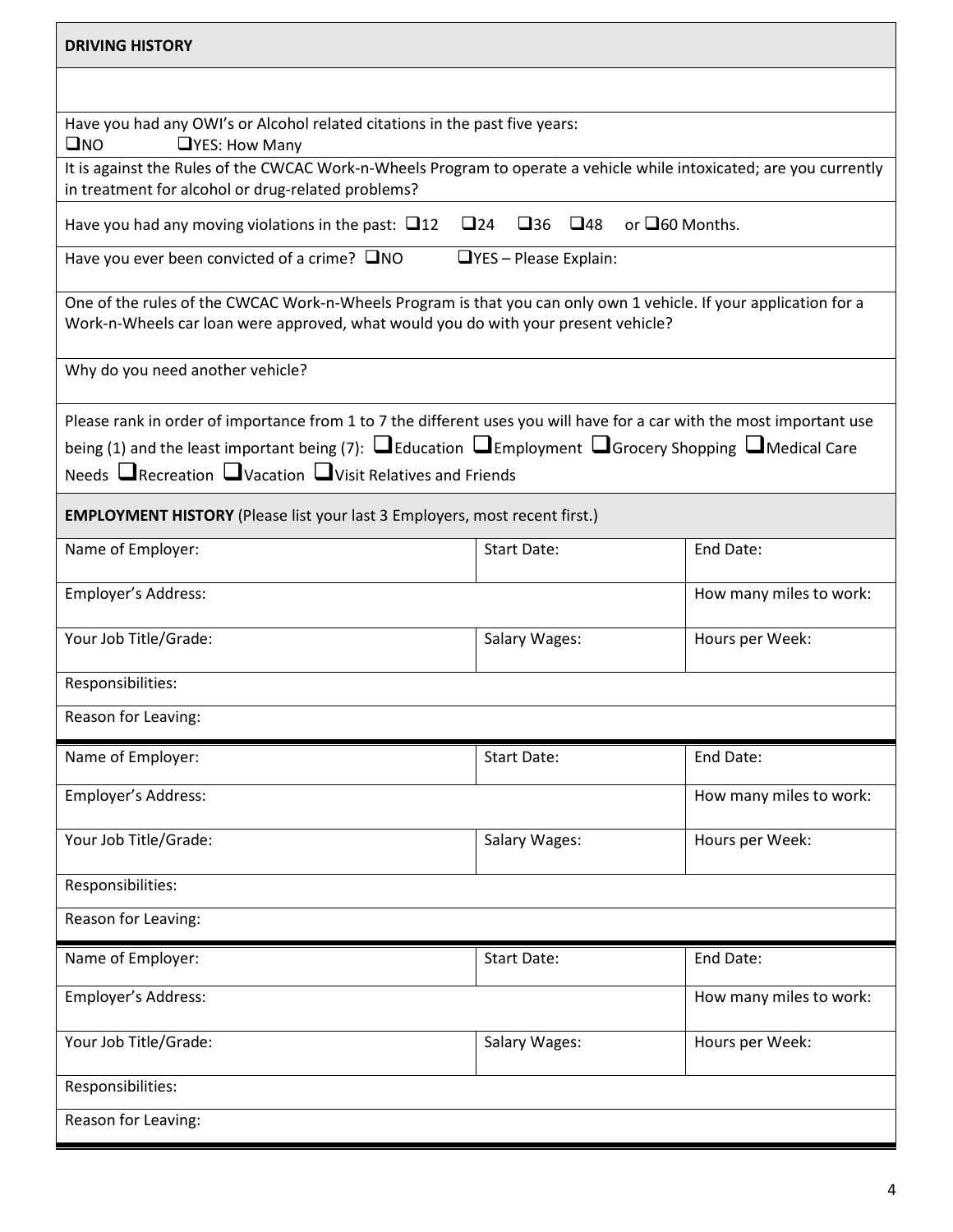| HOUSEHOLD MEMBERS: (Other than Applicant)                                 |                                     |                                                                                                                          |                                |  |  |
|---------------------------------------------------------------------------|-------------------------------------|--------------------------------------------------------------------------------------------------------------------------|--------------------------------|--|--|
| Name: (Last)                                                              | (First)                             | (M.I.)                                                                                                                   | Female<br>Male                 |  |  |
| Driver's License # / State / Expiration Date:                             |                                     | SS#:                                                                                                                     | Date of Birth:<br>(MM/DD/YEAR) |  |  |
| Caucasian<br>Race:                                                        | African American<br>Native American | Hispanic<br>Asian                                                                                                        | $\Box$ Other:                  |  |  |
| lnd.<br>Yes - Due Date:<br>Pregnant                                       |                                     | Relationship to Applicant:                                                                                               |                                |  |  |
| Name: (Last)                                                              | (First)                             | (M.I.)                                                                                                                   | Female<br>Male                 |  |  |
| Driver's License # / State / Expiration Date:                             |                                     | SS#:                                                                                                                     | Date of Birth:<br>(MM/DD/YEAR) |  |  |
| Race:<br>Caucasian                                                        | African American<br>Native American | Hispanic<br>Asian                                                                                                        | Other:                         |  |  |
| Pregnant: $\Box$ No $\Box$ Yes - Due Date:                                |                                     | Relationship to Applicant:                                                                                               |                                |  |  |
| Name: (Last)                                                              | (First)                             | (M.I.)                                                                                                                   | Female<br>Male                 |  |  |
| Driver's License # / State / Expiration Date:                             |                                     | SS#:                                                                                                                     | Date of Birth:<br>(MM/DD/YEAR) |  |  |
| Caucasian<br>Race:                                                        | Native American<br>African American | Hispanic<br>Asian                                                                                                        | $J$ Other:                     |  |  |
| Pregnant:<br>lNd<br>Yes - Due Date:                                       |                                     | Relationship to Applicant:                                                                                               |                                |  |  |
| Name: (Last)                                                              | (First)                             | (M.I.)                                                                                                                   | Female<br>Male                 |  |  |
| Driver's License # / State / Expiration Date:                             |                                     | SS#:                                                                                                                     | Date of Birth:<br>(MM/DD/YEAR) |  |  |
| Caucasian<br>Race:                                                        | African American<br>Native American | Asian<br>Hispanic                                                                                                        | $\Box$ Other:                  |  |  |
| Pregnant: $\Box$ No $\Box$ Yes – Due Date:                                |                                     | <b>Relationship to Applicant:</b>                                                                                        |                                |  |  |
|                                                                           |                                     | REFERENCES: (May be contacted to provide information if or when necessary. Relatives may not be included as a Reference) |                                |  |  |
| Name:                                                                     |                                     | Relationship to Applicant:                                                                                               |                                |  |  |
| Address:                                                                  |                                     |                                                                                                                          |                                |  |  |
| Home Phone Number:                                                        |                                     | <b>Work Phone Number:</b>                                                                                                |                                |  |  |
| Name:<br>Address:                                                         |                                     | Relationship to Applicant:                                                                                               |                                |  |  |
| Home Phone Number:                                                        |                                     | <b>Work Phone Number:</b>                                                                                                |                                |  |  |
| Name:                                                                     |                                     | Relationship to Applicant:                                                                                               |                                |  |  |
| Address:                                                                  |                                     |                                                                                                                          |                                |  |  |
| Home Phone Number:                                                        |                                     | <b>Work Phone Number:</b>                                                                                                |                                |  |  |
| Name:<br>Address:                                                         |                                     | Relationship to Applicant:                                                                                               |                                |  |  |
| Home Phone Number:                                                        |                                     | <b>Work Phone Number:</b>                                                                                                |                                |  |  |
| To the best of my knowledge all information provided is true and correct: |                                     |                                                                                                                          |                                |  |  |
| Signature:                                                                |                                     | Date:                                                                                                                    |                                |  |  |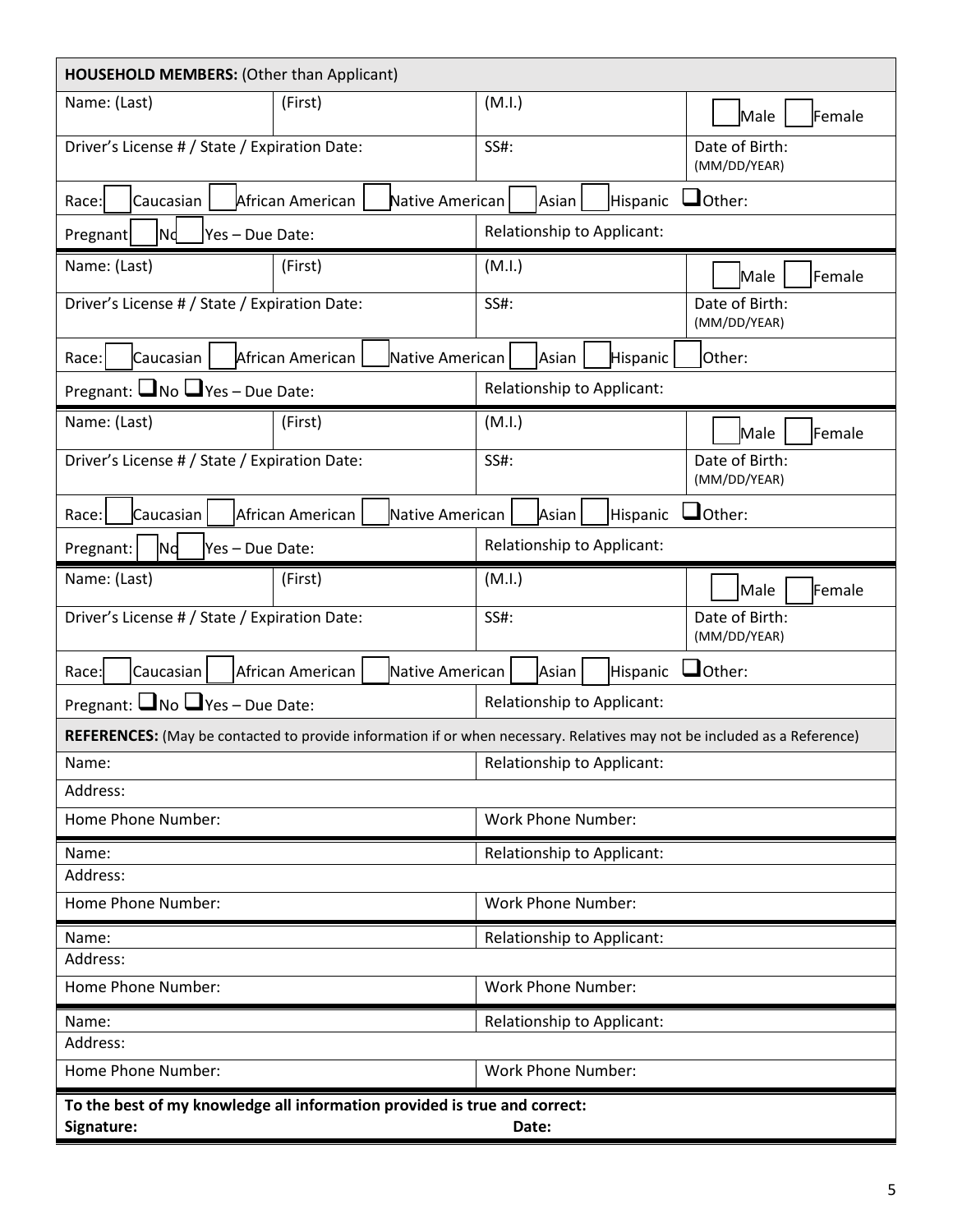| <b>CLIENT INTAKE APPLICATION</b> |                                                |  |
|----------------------------------|------------------------------------------------|--|
| <b>Application Date</b>          |                                                |  |
| Agency                           | Central Wisconsin Community Action Council Inc |  |
| <b>Center</b>                    | Main                                           |  |
| <b>Case Worker</b>               | Kelly H                                        |  |
| <b>County of Residence</b>       |                                                |  |

|                       |                                           | <b>CLIENT INFORMATION</b>    |                                  |
|-----------------------|-------------------------------------------|------------------------------|----------------------------------|
| <b>Household Size</b> |                                           | <b>Family No</b>             |                                  |
| <b>First Name</b>     |                                           | <b>Other Names Used</b>      |                                  |
| <b>Middle Name</b>    |                                           | <b>Driver's License No</b>   |                                  |
| <b>Last Name</b>      |                                           | <b>SSN</b>                   |                                  |
| <b>Gender</b>         | Male<br>Female                            | <b>Gender Identification</b> |                                  |
| <b>Birth Date</b>     |                                           | <b>Nationality</b>           |                                  |
| Race                  | $\Box$ American Indian or Alaska Native   | $\Box$ Asian<br>White        | <b>Black or African American</b> |
|                       | Native Hawaiian or Other Pacific Islander | $\Box$ Other<br>Unspecified  | Biracial/Multi-racial<br>ப       |

|         | CLIENT VETERAN INFORMATION         |                        |                          |
|---------|------------------------------------|------------------------|--------------------------|
| Veteran | <b>T</b> Yes<br>.No<br>Unspecified | <b>Eligible Spouse</b> | <i><b>Yes</b></i><br>'No |

|                   |                  |               | <b>ADDITIONAL HOUSEHOLD MEMBERS</b> |      |              |
|-------------------|------------------|---------------|-------------------------------------|------|--------------|
| <b>First Name</b> | <b>Last Name</b> | <b>Gender</b> | <b>Birth Date</b>                   | Race | Relationship |
|                   |                  |               |                                     |      |              |
|                   |                  |               |                                     |      |              |
|                   |                  |               |                                     |      |              |
|                   |                  |               |                                     |      |              |
|                   |                  |               |                                     |      |              |
|                   |                  |               |                                     |      |              |
|                   |                  |               |                                     |      |              |

|                   |              | <b>RESIDENCE INFORMATION</b> |                         |                     |  |
|-------------------|--------------|------------------------------|-------------------------|---------------------|--|
| <b>Physical</b>   | Address      |                              |                         | Unit #              |  |
|                   | State        | City                         |                         | Zip                 |  |
|                   |              | SAME AS PHYSICAL ADDRESS     |                         |                     |  |
| <b>Mailing</b>    | Address      |                              |                         | Unit #              |  |
|                   | <b>State</b> | City                         |                         | Zip                 |  |
| <b>E-Mail</b>     |              |                              |                         | Place on Email List |  |
| <b>Home Phone</b> |              |                              | <b>Secondary Phone</b>  |                     |  |
| <b>Phone Type</b> |              |                              | <b>Additional Phone</b> |                     |  |

|                 | <b>CLIENT EMPLOYMENT</b>                                                          |                                                                 |      |  |          |     |                      |
|-----------------|-----------------------------------------------------------------------------------|-----------------------------------------------------------------|------|--|----------|-----|----------------------|
| <b>Employer</b> |                                                                                   |                                                                 |      |  | Phone No |     |                      |
|                 | Address                                                                           |                                                                 |      |  |          |     |                      |
|                 | State                                                                             |                                                                 | City |  |          | Zip |                      |
| <b>Status</b>   | $\exists$ Full-time Part-time $\Box$ Seasonal Full-time $\Box$ Seasonal Part-time |                                                                 |      |  |          |     |                      |
|                 | Are you attending a secondary, vocational, technical or academic<br>Yes<br>lNo    |                                                                 |      |  |          |     |                      |
|                 |                                                                                   | If you are in between terms, do you intend to return to school? |      |  |          |     | $\Box$ Yes $\Box$ No |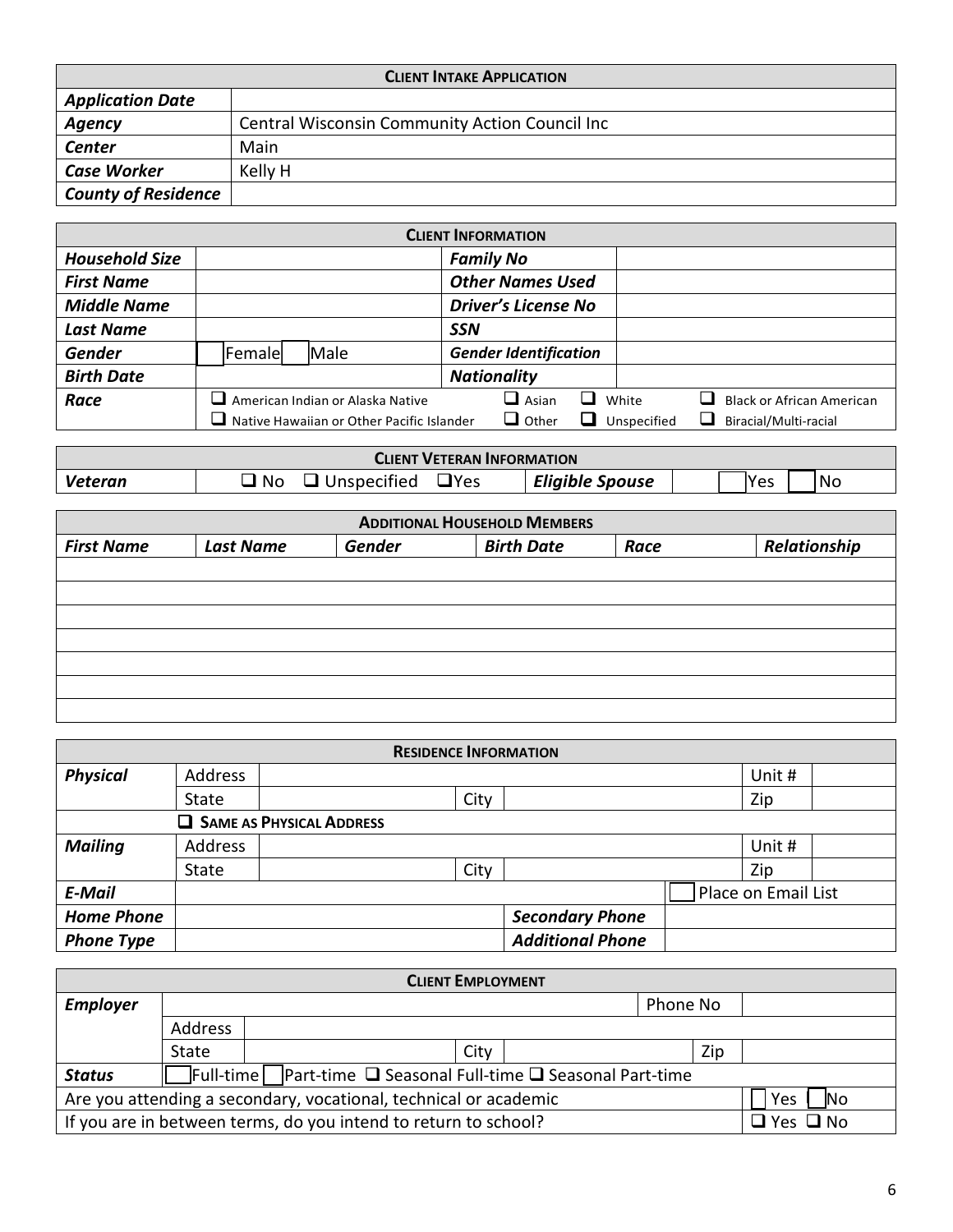|                                                                                                                                                              |                                                                  | <b>CLIENT DEMOGRAPHICS - HEAD OF HOUSEHOLD</b>                                                                                        |                    |
|--------------------------------------------------------------------------------------------------------------------------------------------------------------|------------------------------------------------------------------|---------------------------------------------------------------------------------------------------------------------------------------|--------------------|
| <b>Name</b>                                                                                                                                                  |                                                                  | $\Box$ No $\Box$ Unspecified $\Box$ Yes<br><b>Disability Status</b>                                                                   |                    |
| <b>Education</b>                                                                                                                                             |                                                                  | <b>Marital Status</b>                                                                                                                 |                    |
| $\n  D 0-8$                                                                                                                                                  | $\Box$ 9-12 / Non-Graduate                                       | $\Box$ Married<br>$\Box$ Single                                                                                                       | $\Box$ Divorced    |
| $\Box$ High School Grad                                                                                                                                      | $\Box$ GED                                                       | $\Box$ Domestic Partner                                                                                                               | $\Box$ Widowed     |
|                                                                                                                                                              | □ 12+ Some Post-Secondary □ 2- or 4-years College Grad           | $\Box$ Separated                                                                                                                      | $\Box$ Unspecified |
| <b>Primary Language</b>                                                                                                                                      |                                                                  |                                                                                                                                       |                    |
|                                                                                                                                                              |                                                                  | $\Box$ African $\Box$ Caribbean $\Box$ East Asian $\Box$ English $\Box$ Pacific Island $\Box$ Spanish $\Box$ Other $\Box$ Unspecified |                    |
| $\Box$ European & Slavic                                                                                                                                     | Middle Eastern & South Asian                                     | □ Native Central American, South American & Mexican                                                                                   |                    |
| Citizenship                                                                                                                                                  |                                                                  | $\Box$ Citizen $\Box$ Legal Alien - Eligible $\Box$ Legal Alien - Ineligible $\Box$ Undocumented                                      |                    |
| <b>Ethnicity</b>                                                                                                                                             | $\Box$ Hispanic or Latino                                        | $\Box$ Not Hispanic or Latino                                                                                                         | $\Box$ Unspecified |
| <b>Health Insurance</b>                                                                                                                                      | $\Box$ None $\Box$ Direct-Purchase                               | $\Box$ Military $\Box$ Medicare $\Box$ Medicaid                                                                                       |                    |
|                                                                                                                                                              |                                                                  | $\Box$ Other $\Box$ Employment Based $\Box$ State Children $\Box$ State Adult $\Box$ Unspecified                                      |                    |
|                                                                                                                                                              |                                                                  | <b>CLIENT DEMOGRAPHICS - ADDITIONAL HOUSEHOLD MEMBER</b>                                                                              |                    |
| <b>Name</b>                                                                                                                                                  |                                                                  | $\Box$ No $\Box$ Unspecified<br><b>Disability Status</b>                                                                              | $\Box$ Yes         |
| <b>Education</b>                                                                                                                                             |                                                                  | <b>Marital Status</b>                                                                                                                 |                    |
| $\n  D 0-8$                                                                                                                                                  | $\Box$ 9-12 / Non-Graduate                                       | $\Box$ Married<br>$\Box$ Single                                                                                                       | $\Box$ Divorced    |
| $\Box$ High School Grad                                                                                                                                      | $\Box$ GED                                                       | $\Box$ Domestic Partner                                                                                                               | $\Box$ Widowed     |
|                                                                                                                                                              | □ 12+ Some Post-Secondary □ 2- or 4-years College Grad           | $\Box$ Separated                                                                                                                      | $\Box$ Unspecified |
| <b>Primary Language</b>                                                                                                                                      |                                                                  |                                                                                                                                       |                    |
|                                                                                                                                                              |                                                                  | $\Box$ African $\Box$ Caribbean $\Box$ East Asian $\Box$ English $\Box$ Pacific Island $\Box$ Spanish $\Box$ Other $\Box$ Unspecified |                    |
| European & Slavic                                                                                                                                            | $\Box$ Middle Eastern & South Asian                              | □ Native Central American, South American & Mexican                                                                                   |                    |
| Citizenship                                                                                                                                                  |                                                                  | $\Box$ Citizen $\Box$ Legal Alien - Eligible $\Box$ Legal Alien - Ineligible $\Box$ Undocumented                                      |                    |
| <b>Ethnicity</b>                                                                                                                                             | $\Box$ Hispanic or Latino                                        | $\Box$ Not Hispanic or Latino                                                                                                         | $\Box$ Unspecified |
| <b>Health Insurance</b>                                                                                                                                      | $\Box$ None $\Box$ Direct-Purchase                               | $\Box$ Medicare $\Box$ Medicaid<br>$\Box$ Military                                                                                    |                    |
|                                                                                                                                                              |                                                                  |                                                                                                                                       |                    |
| $\Box$ Other $\Box$ Employment Based $\Box$ State Children $\Box$ State Adult $\Box$ Unspecified<br><b>CLIENT DEMOGRAPHICS - ADDITIONAL HOUSEHOLD MEMBER</b> |                                                                  |                                                                                                                                       |                    |
|                                                                                                                                                              |                                                                  |                                                                                                                                       |                    |
| <b>Name</b>                                                                                                                                                  |                                                                  | $\Box$ No $\Box$ Unspecified $\Box$ Yes<br><b>Disability Status</b>                                                                   |                    |
| <b>Education</b>                                                                                                                                             |                                                                  | <b>Marital Status</b>                                                                                                                 |                    |
| $\n  D 0-8$                                                                                                                                                  | $\Box$ 9-12 / Non-Graduate                                       | $\Box$ Married<br>$\Box$ Single                                                                                                       | $\Box$ Divorced    |
| $\Box$ High School Grad                                                                                                                                      | $\Box$ GED                                                       | $\Box$ Domestic Partner                                                                                                               | $\Box$ Widowed     |
|                                                                                                                                                              | □ 12+ Some Post-Secondary □ 2- or 4-years College Grad           | $\Box$ Separated                                                                                                                      | $\Box$ Unspecified |
| <b>Primary Language</b>                                                                                                                                      |                                                                  |                                                                                                                                       |                    |
|                                                                                                                                                              |                                                                  | $\Box$ African $\Box$ Caribbean $\Box$ East Asian $\Box$ English $\Box$ Pacific Island $\Box$ Spanish $\Box$ Other $\Box$ Unspecified |                    |
| $\Box$ European & Slavic                                                                                                                                     | Middle Eastern & South Asian                                     | □ Native Central American, South American & Mexican                                                                                   |                    |
| Citizenship                                                                                                                                                  |                                                                  | $\Box$ Citizen $\Box$ Legal Alien – Eligible $\Box$ Legal Alien – Ineligible $\Box$ Undocumented                                      |                    |
| <b>Ethnicity</b>                                                                                                                                             | $\Box$ Hispanic or Latino                                        | $\Box$ Not Hispanic or Latino                                                                                                         | $\Box$ Unspecified |
| <b>Health Insurance</b>                                                                                                                                      | $\Box$ None $\Box$ Direct-Purchase                               | $\Box$ Military<br>$\Box$ Medicare $\Box$ Medicaid                                                                                    |                    |
|                                                                                                                                                              |                                                                  | $\Box$ Other $\Box$ Employment Based $\Box$ State Children $\Box$ State Adult $\Box$ Unspecified                                      |                    |
|                                                                                                                                                              |                                                                  | <b>CLIENT DEMOGRAPHICS - ADDITIONAL HOUSEHOLD MEMBER</b>                                                                              |                    |
| <b>Name</b>                                                                                                                                                  |                                                                  | <b>Disability Status</b><br>$\square$ No<br>$\Box$ Unspecified                                                                        | $\Box$ Yes         |
| <b>Education</b>                                                                                                                                             |                                                                  | <b>Marital Status</b>                                                                                                                 |                    |
| $\n  D 0-8$                                                                                                                                                  | $\Box$ 9-12 / Non-Graduate                                       | $\Box$ Married<br>$\Box$ Single                                                                                                       | $\Box$ Divorced    |
| High School Grad                                                                                                                                             | $\Box$ GED                                                       | $\Box$ Domestic Partner                                                                                                               | □ Widowed          |
|                                                                                                                                                              | $\Box$ 12+ Some Post-Secondary $\Box$ 2- or 4-years College Grad | $\Box$ Separated                                                                                                                      | $\Box$ Unspecified |
| <b>Primary Language</b>                                                                                                                                      |                                                                  |                                                                                                                                       |                    |
| $\Box$ African $\Box$ Caribbean                                                                                                                              |                                                                  | $\Box$ East Asian $\Box$ English $\Box$ Pacific Island $\Box$ Spanish $\Box$ Other $\Box$ Unspecified                                 |                    |
| □ European & Slavic                                                                                                                                          | Middle Eastern & South Asian                                     | □ Native Central American, South American & Mexican                                                                                   |                    |
| Citizenship                                                                                                                                                  |                                                                  | $\Box$ Citizen $\Box$ Legal Alien - Eligible $\Box$ Legal Alien - Ineligible $\Box$ Undocumented                                      |                    |
| <b>Ethnicity</b>                                                                                                                                             | $\Box$ Hispanic or Latino                                        | $\Box$ Not Hispanic or Latino                                                                                                         | $\Box$ Unspecified |
| <b>Health Insurance</b>                                                                                                                                      | $\Box$ None $\Box$ Direct-Purchase                               | $\Box$ Military<br>$\Box$ Medicare $\Box$ Medicaid                                                                                    |                    |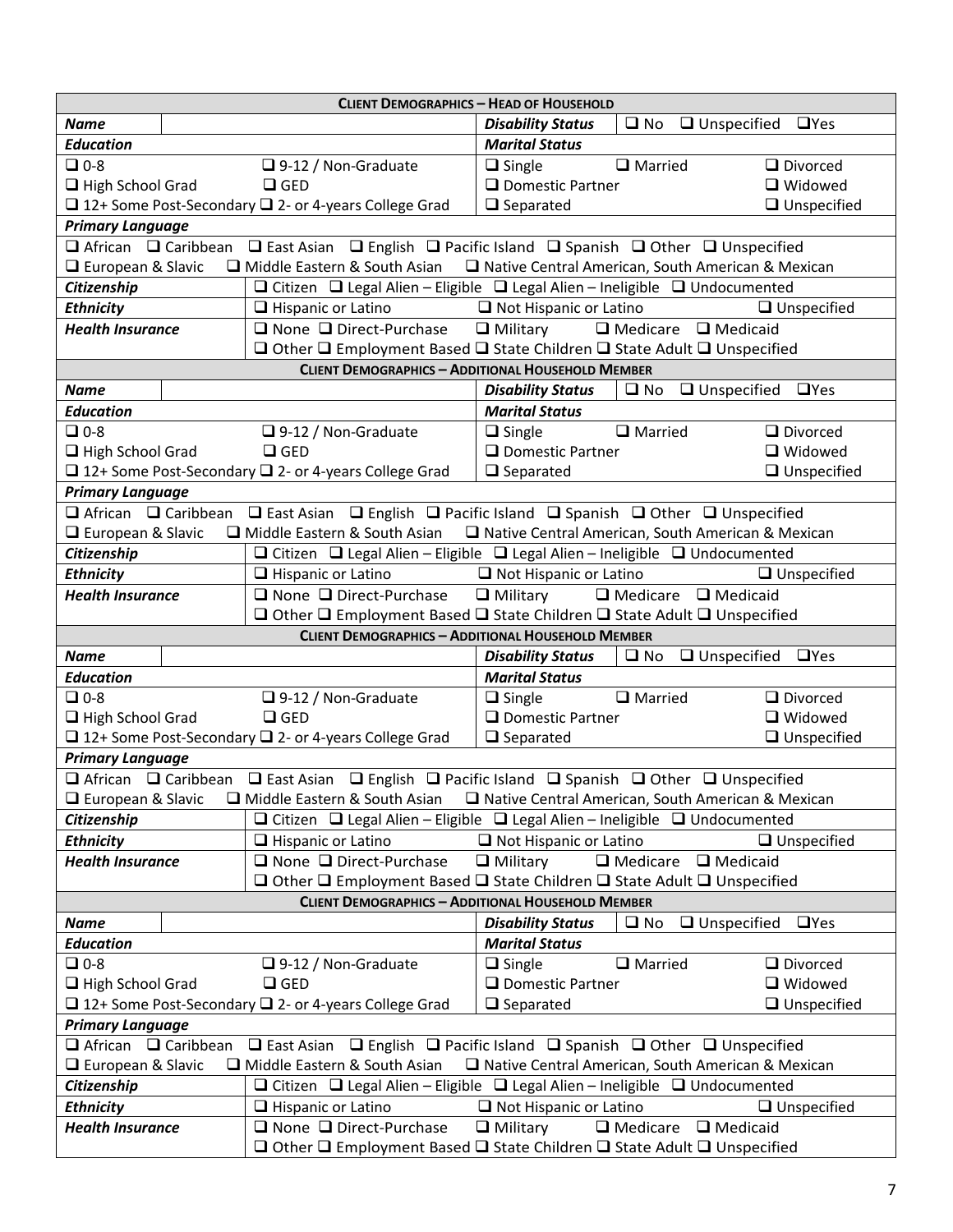| <b>HOUSEHOLD DEMOGRAPHICS</b>                                        |                                                                                           |  |  |
|----------------------------------------------------------------------|-------------------------------------------------------------------------------------------|--|--|
| <b>Household Type</b>                                                |                                                                                           |  |  |
| $\Box$ Single Parent/Female                                          | $\Box$ Single Parent/Male<br>$\Box$ Two Parent Household                                  |  |  |
| $\Box$ Single Person                                                 | $\Box$ Two or More Adults (no children)<br>$\Box$ Grandparents raising the Child          |  |  |
| $\Box$ Extended Household                                            | $\Box$ Mixed Adults with Children<br>$\Box$ Other                                         |  |  |
| <b>Housing</b>                                                       | $\Box$ Homeless $\Box$ Temporary Quarters $\Box$ Other Permanent Housing<br>$\square$ Own |  |  |
| $\square$ Motel $\square$ Other<br>$\Box$ Unspecified<br>$\Box$ Rent |                                                                                           |  |  |
| <b>Homeless</b>                                                      | $\Box$ Self-Certified<br>$\Box$ Certification of Homelessness<br>Date                     |  |  |
| <b>Homeless Type</b>                                                 |                                                                                           |  |  |

| <b>HOUSEHOLD NEEDS</b>      |                               |                                         |  |
|-----------------------------|-------------------------------|-----------------------------------------|--|
| $\Box$ After School Program | $\Box$ Foreclosure Counseling | $\Box$ Weatherization & Energy Services |  |
| $\Box$ Food                 | $\Box$ Transportation         | $\Box$ Employment & Training            |  |
| $\Box$ Tax Preparation      | $\Box$ Emergency Services     | $\Box$ Nutrition for the Elderly        |  |
| $\Box$ Day Care Programs    | $\Box$ Head Start             |                                         |  |

| <b>HOUSEHOLD COMMENTS/NOTES</b> |  |  |
|---------------------------------|--|--|
|                                 |  |  |
|                                 |  |  |
|                                 |  |  |
|                                 |  |  |
|                                 |  |  |
|                                 |  |  |

| <b>INCOME - PRIMARY</b>      |                     |                            |                |  |
|------------------------------|---------------------|----------------------------|----------------|--|
| <b>Source</b>                |                     | $Amount  $ \$              |                |  |
| Income Interval              |                     |                            |                |  |
| $\Box$ Bi-Monthly            | $\Box$ Bi-Weekly    | $\Box$ Daily               | $\Box$ Monthly |  |
| $\Box$ One Time              | $\square$ Quarterly | $\Box$ Twice a Month       | $\Box$ Weekly  |  |
| <b>Other Income Interval</b> |                     |                            |                |  |
|                              |                     | <b>INCOME - ADDITIONAL</b> |                |  |
| <b>Source</b>                |                     | Amount $\vert$ \$          |                |  |
| Income Interval              |                     |                            |                |  |
| $\Box$ Bi-Monthly            | $\Box$ Bi-Weekly    | $\Box$ Daily               | $\Box$ Monthly |  |
| $\Box$ One Time              | $\square$ Quarterly | $\Box$ Twice a Month       | $\Box$ Weekly  |  |
| <b>Other Income Interval</b> |                     |                            |                |  |

#### *CERTIFICATION STATEMENT*

**Client informed consent and release of information: I certify that the above information is true and accurate. I also understand that should verification of any part be false, participation may be terminated. I also understand that the information contained will be held in confidence and be used to determine eligibility and program planning. This agency enters data into the CAP 60 internet-based network. This computer program has industry standard security protocols, and is updated regularly to meet these security requirements. The information you provide will only be shared with this agency. No personally identifying information will be shared with any department in the State of Wisconsin or the Federal Government. CAP 60 is password protected.**

| <b>Client Signature:</b> | Date: |  |
|--------------------------|-------|--|
| <b>Staff Signature:</b>  | Date: |  |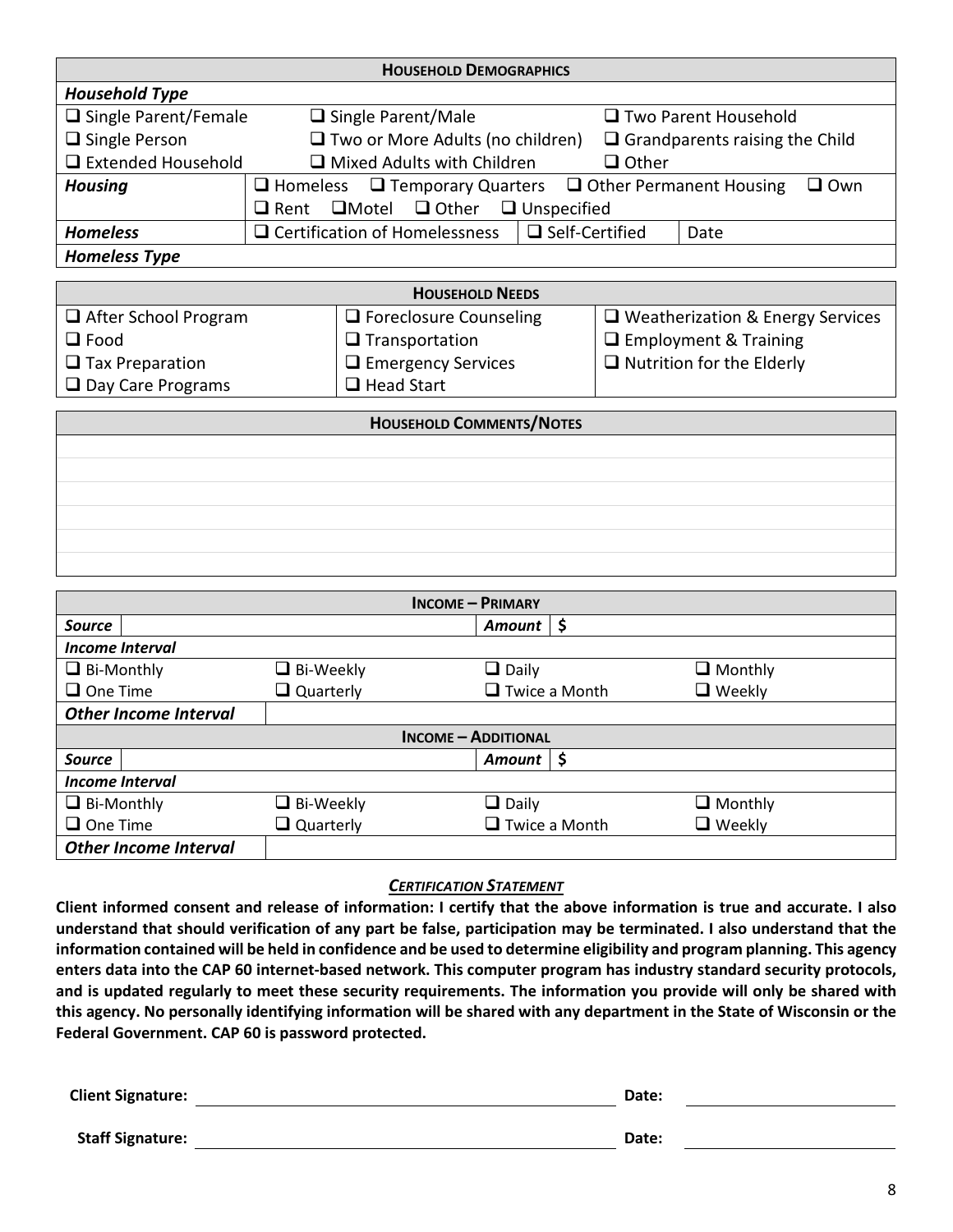# Central Wisconsin Community Action Council, Inc. (CWCAC)

# Serving the Counties of Adams, Columbia, Dodge, Juneau & Sauk

#### *Wheels-2-Work Financial Worksheet*

Name: Date:

County:

| <b>MONTHLY INCOME</b> | <b>HOW OFTEN PAID</b> | <b>GROSS PAY</b> | NET PER CHECK | <b>MONTHLY INCOME</b> |
|-----------------------|-----------------------|------------------|---------------|-----------------------|
| Salary/Wages #1:      |                       |                  |               |                       |
| Salary/Wages #2       |                       |                  |               |                       |
| Other Income: i.e.    |                       |                  |               |                       |
| Child Support, etc    |                       |                  |               |                       |
|                       |                       |                  |               |                       |

| × |
|---|
|---|

| <b>MONTHLY FIXED EXPENSES</b>                            | <b>CURRENT SPENDING MONTHLY</b> |
|----------------------------------------------------------|---------------------------------|
| Housing:                                                 |                                 |
| Rent/Mortgage Payment                                    |                                 |
| 2 <sup>nd</sup> Mortgage/Home Equity Loan/Lot Rent       |                                 |
| Electricity/Heat (oil, gas, LP, wood)                    |                                 |
| Telephone/Cell Phone/Pager                               |                                 |
| Cable/Satellite/Internet                                 |                                 |
| Water/Sewer/Trash                                        |                                 |
| Property Taxes (if not in Mortgage Escrow)               |                                 |
| Homeowners Insurance/Renters Insurance                   |                                 |
| Home Repair/Maintenance/Water Softener                   |                                 |
| <b>TOTAL:</b>                                            |                                 |
| <b>Transportation:</b>                                   |                                 |
| Car Payment #1                                           |                                 |
| Car Payment #2                                           |                                 |
| Auto Insurance                                           |                                 |
| Auto Maintenance Repair                                  |                                 |
| License Tabs                                             |                                 |
| <b>TOTAL:</b>                                            |                                 |
| <b>Miscellaneous:</b>                                    |                                 |
| Clothing Purchases (Back to School/Special Trips/Sprees) |                                 |
| Insurance (Health/Life)                                  |                                 |
| Medical Expenses (CoPays/Deductible/Chiro/Prescriptions) |                                 |
| Day Care/Pre-School/Private School                       |                                 |
| Tuition/Supplies/Lessons                                 |                                 |
| Membership Fees/Health Club                              |                                 |
| Income Taxes (Payment Plan/Self Employed)                |                                 |
| Union Dues/Investments/Savings/Bank Fees                 |                                 |
| Gifts/Birthdays/Holidays/Parties                         |                                 |
| Vacation/Travel                                          |                                 |
| Other:                                                   |                                 |
| <b>TOTAL:</b>                                            |                                 |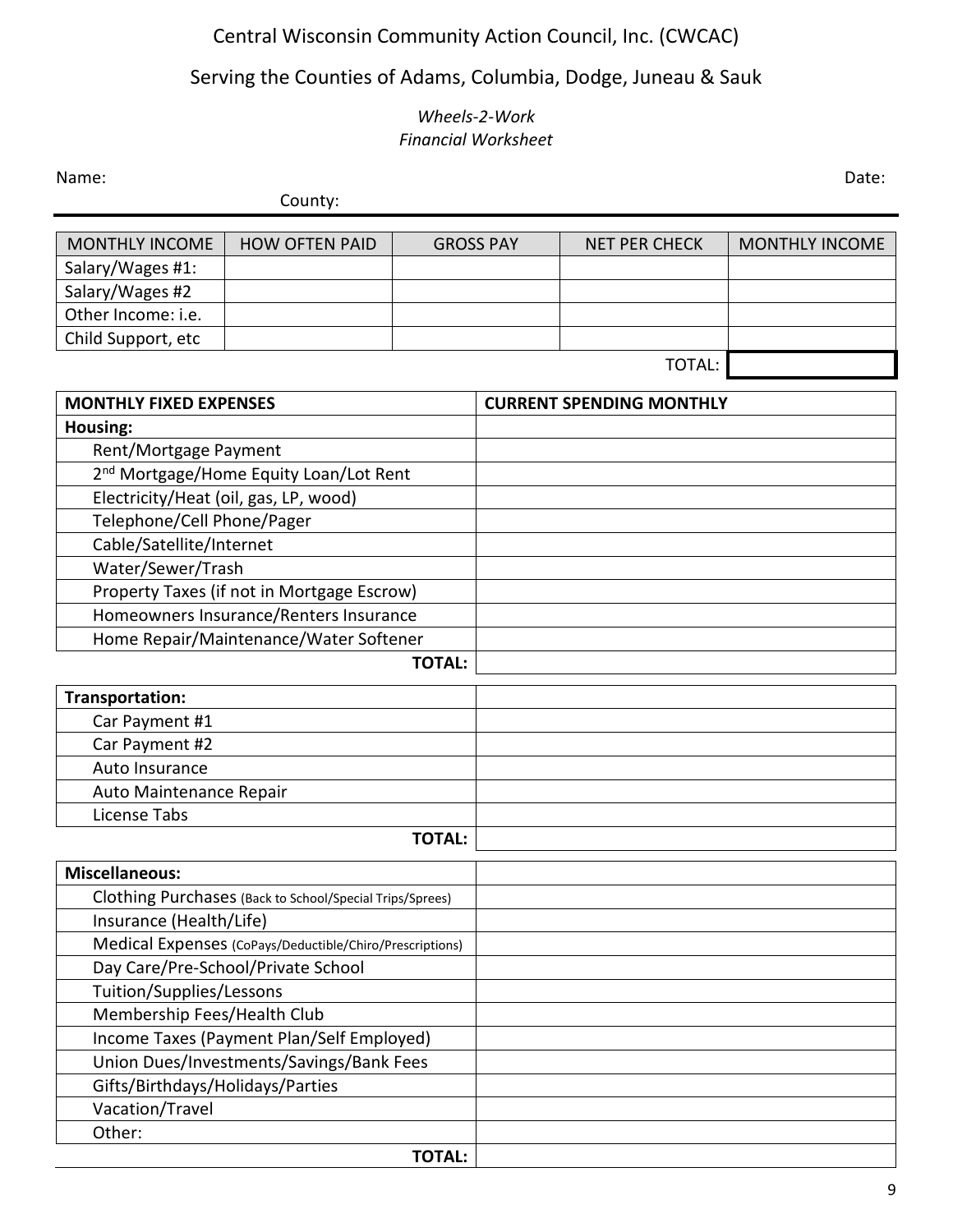| <b>MONTHLY FLEXIBLE EXPENSES</b> - What do you spend<br>monthly for the following (out-of-pocket day-to-day spending)? | <b>CURRENT SPENDING</b><br>(Monthly Average) |
|------------------------------------------------------------------------------------------------------------------------|----------------------------------------------|
| Gasoline: gas, taxi, ride-share, bus, parking.<br>$\bullet$                                                            |                                              |
| Food: groceries, dining out, work lunches, school<br>$\bullet$<br>lunches, convenience foods.                          |                                              |
| Household Supplies: baby supplies, paper<br>$\bullet$<br>products, laundry, clothes, discount retail stores.           |                                              |
| Cash & Miscellaneous: allowances, postage,<br>$\bullet$<br>donations, tobacco, alcohol, pet supplies.                  |                                              |
| Entertainment: baby sitters, movies, gambling,<br>$\bullet$<br>sports, hobbies, books, magazines and FUN!              |                                              |
| Other:                                                                                                                 |                                              |
| TOTAL:                                                                                                                 |                                              |

| <b>CREDITORS:</b> Credit Cards, Personal Loans, Family Debts, Medical Bills,<br>Past-Due Taxes, Miscellaneous | <b>BALANCE</b> | <b>CURRENT MONTHLY</b><br><b>PAYMENT</b> |
|---------------------------------------------------------------------------------------------------------------|----------------|------------------------------------------|
|                                                                                                               |                |                                          |
|                                                                                                               |                |                                          |
|                                                                                                               |                |                                          |
|                                                                                                               |                |                                          |
| <b>TOTAL:</b>                                                                                                 |                |                                          |

### **PARTICIPANT ACTION PLAN / SUMMARY**

| <b>Monthly Net Income:</b> (from top of page 1)                  |                                 | \$                      |
|------------------------------------------------------------------|---------------------------------|-------------------------|
|                                                                  | <b>Current Spending</b>         | <b>Planned Spending</b> |
| <b>Monthly Fixed Expenses:</b>                                   |                                 |                         |
| Total Housing Expenses (page 1)                                  |                                 |                         |
| Total Transportation Expenses (page 1)                           |                                 |                         |
| Total Miscellaneous Expenses (page 1)                            | \$                              |                         |
| Monthly Flexible Expenses (page 2)                               | $\overline{\boldsymbol{\zeta}}$ |                         |
| Creditors (page 2)                                               |                                 |                         |
| <b>TOTAL MONTHLY EXPENSES: \$</b>                                |                                 |                         |
| Surplus/Deficit:<br>(Monthly Income minus/less Monthly Expenses) |                                 |                         |
|                                                                  |                                 |                         |
| Notes / Decision:                                                |                                 |                         |
|                                                                  |                                 |                         |
|                                                                  |                                 |                         |
|                                                                  |                                 |                         |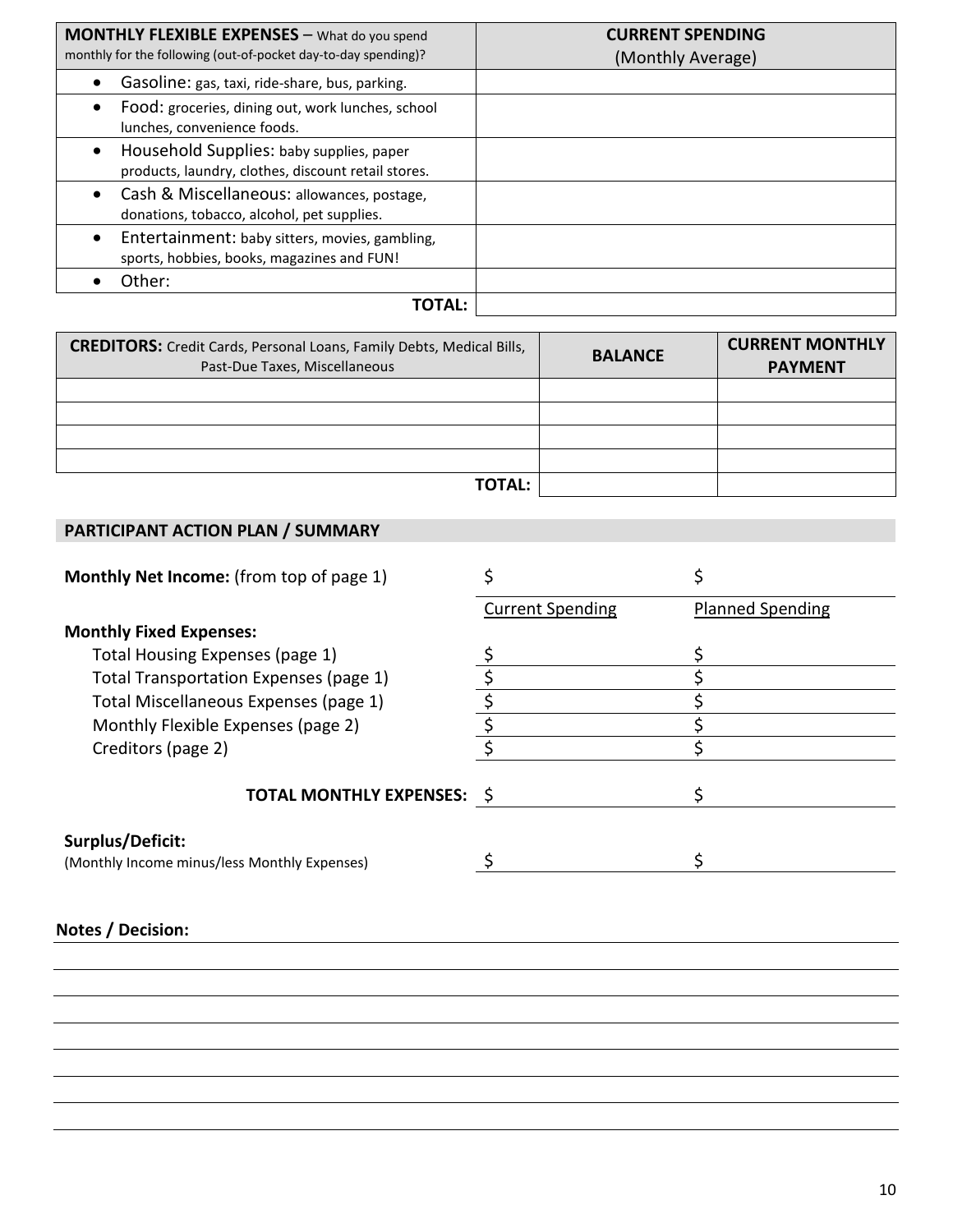

#### AUTHORIZATION FOR RELEASE/EXCHANGE OF CONFIDENTIAL INFORMATION

(In order for you to be considered for this program, it will be necessary for you to sign a release of information form. The reason for this is to verify residency, citizenship, employment status, income and any other sources of income or assistance.)

*I authorize any federal, state or local agency, organization, business, or individual to release to Central WI Community Action Council, Inc. information needed to complete and verify my application for participation and/or to maintain my continued assistance in CWCAC's Car Loan program. I understand and agree that this Authorization for the information obtained may be given to and used in administering and enforcing rules and policies.*

NAME: \_\_\_\_\_\_\_\_\_\_\_\_\_\_\_\_\_\_\_\_\_\_\_\_\_\_\_\_\_\_\_\_\_\_\_\_ D.O.B.: \_\_\_\_\_\_\_\_\_\_\_\_\_\_\_\_\_\_\_\_\_\_\_

SOCIAL SECURITY NUMBER: \_\_\_\_\_\_\_\_\_\_\_\_\_\_\_\_\_\_\_\_\_\_\_\_\_\_\_\_\_\_\_\_\_\_\_\_\_\_\_\_\_\_\_\_\_\_\_\_

AGENCY DESIGNATED TO RELEASE/EXCHANGE INFORMATION: *For Office Use*

NAME: \_\_\_\_\_\_\_\_\_\_\_\_\_\_\_\_\_\_\_\_\_\_\_\_\_\_\_\_\_\_\_\_\_\_\_\_\_\_\_\_\_\_\_\_\_\_\_\_\_\_\_\_\_\_\_\_\_\_\_\_\_\_\_\_

ADDRESS: \_\_\_\_\_\_\_\_\_\_\_\_\_\_\_\_\_\_\_\_\_\_\_\_\_\_\_\_\_\_\_\_\_\_\_\_\_\_\_\_\_\_\_\_\_\_\_\_\_\_\_\_\_\_\_\_\_\_\_\_\_

TELEPHONE NUMBER: \_\_\_\_\_\_\_\_\_\_\_\_\_\_\_\_\_\_\_\_\_\_\_\_\_\_\_\_\_\_\_\_\_\_\_\_\_\_\_\_\_\_\_\_\_\_\_\_\_\_\_\_

I understand that I have the right to inspect and receive a copy of the material disclosed and a copy of this consent form. I also understand this consent form is revocable, however, information may be released before receipt of written notice of revocation.

Participant Signature Date

CWCAC, Inc. Car Loan Mgr. Signature **Date** Date Date

This consent for Release of Information will expire upon: (specify date, event or condition when it will expire)

\_\_\_\_\_\_\_\_\_\_\_\_\_\_\_\_\_\_\_\_\_\_\_\_\_\_\_\_\_\_\_\_\_\_\_\_\_\_\_\_\_\_\_\_\_\_\_\_\_\_\_\_\_\_\_\_\_\_\_\_\_\_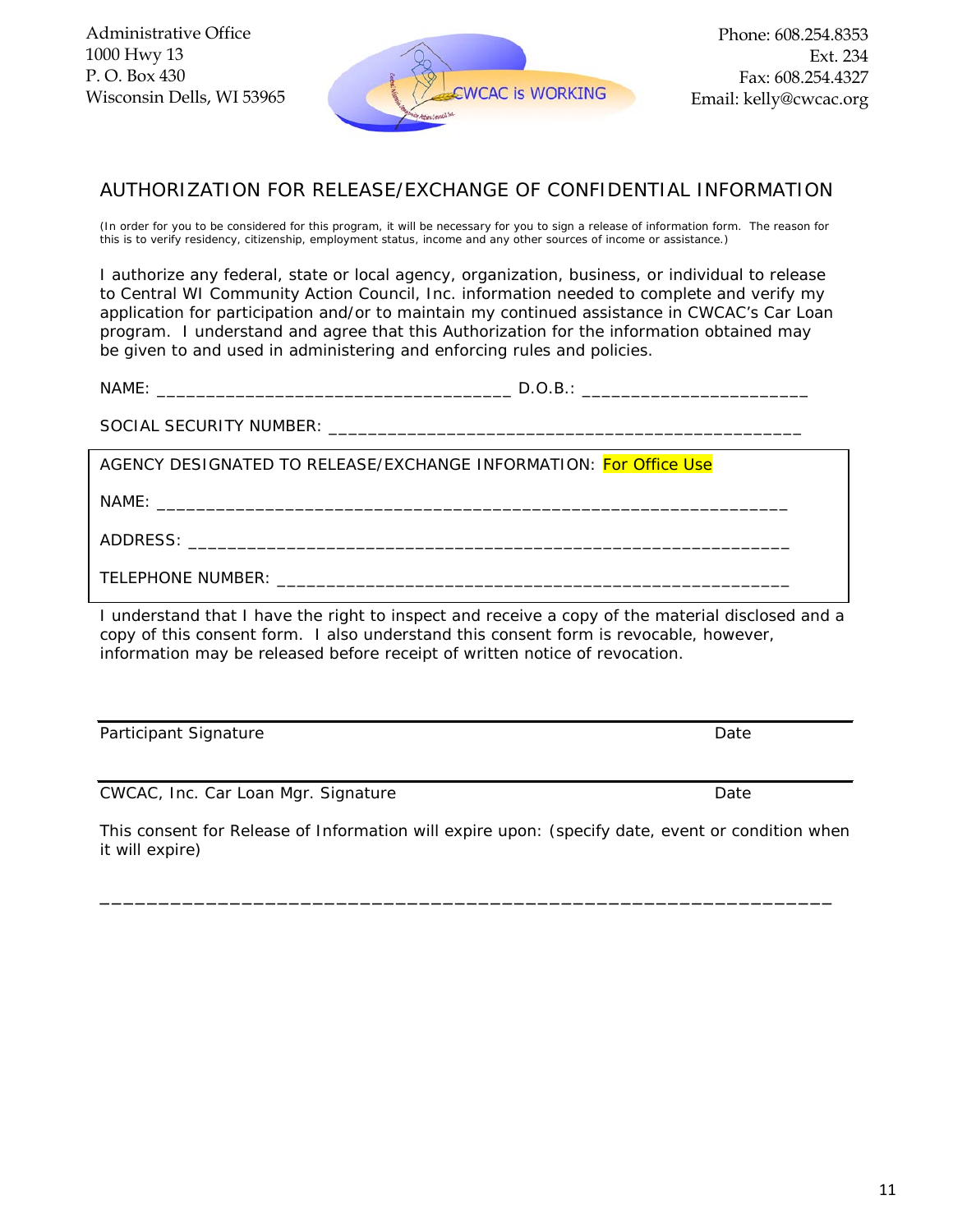# *Wheels-2-Work*

# *Policy Manual*

### **1. Wheels-2-Work Program Overview Intl.\_\_\_\_\_\_\_\_\_\_\_\_\_\_**

A. The Wheels-2-Work program is a program for income eligible individuals and or families. The funding is provided by the State of Wisconsin and is administered through the Department of Transportation. The funding is awarded to selected areas through a Grant writing process.

### **2. Wheels-2-Work Program Goals Intl.\_\_\_\_\_\_\_\_\_\_\_\_\_\_**

A. The major goal of the Wheels-2-Work program is to provide affordable transportation to employed eligible participants. The grantee will administer the program by loaning the eligible participant the money for purchasing the vehicle.

### **3. Wheels-2-Work Program Eligibility Intl.\_\_\_\_\_\_\_\_\_\_\_\_\_\_**

- A. Participants in the Wheels-2-Work program need to meet income requirements to be eligible for the program. Eligibility will be determined by using paycheck stubs & tax returns to verify economic eligibility. Birth Certificates, Social Security Cards and Drivers Licenses from all adult licensed driver family members may be required.
- B. The participant must be employed for at least six (6) consecutive months at a minimum of 32 hours per week at the same job, and show the ability to repay.
- C. Participant must provide proof of residence at the same address for one (1) year.
- D. Participant must be a resident of Adams, Columbia, Dodge, Juneau or Sauk County.
- E. If a participant becomes unemployed while involved in the program it is the participant's responsibility to inform the Program Manger and begin the search for employment immediately, as the participant will still be held responsible for monthly payments even though unemployed.
- F. Wheels-2-Work Clients may not purchase or own a second Vehicle until the first vehicle they have a loan for is paid in full.

### **4. Background Checks Intl.\_\_\_\_\_\_\_\_\_\_\_\_\_\_**

- A. The Wheels-2-Work Program Manager may perform a background check on a participant. The use of the automated Circuit Court Website will be reviewed. If the participant is found to have criminal incidents on, a credit check and or co-signer may be required.
- B. If an applicant is found to owe the State of Wisconsin money for outstanding tickets, overpayment of Unemployment Compensation, taxes, or unpaid small claims of any type the application will be denied.
- C. If participants license has been suspended or revoked the application will be denied.
- D. If false information is found on the application the applicant and his/her immediate family will be automatically be deemed ineligible for the Wheels-2-Work Program.
- E. Applicant and his/her family that are denied for any reason will not be eligible to re-apply.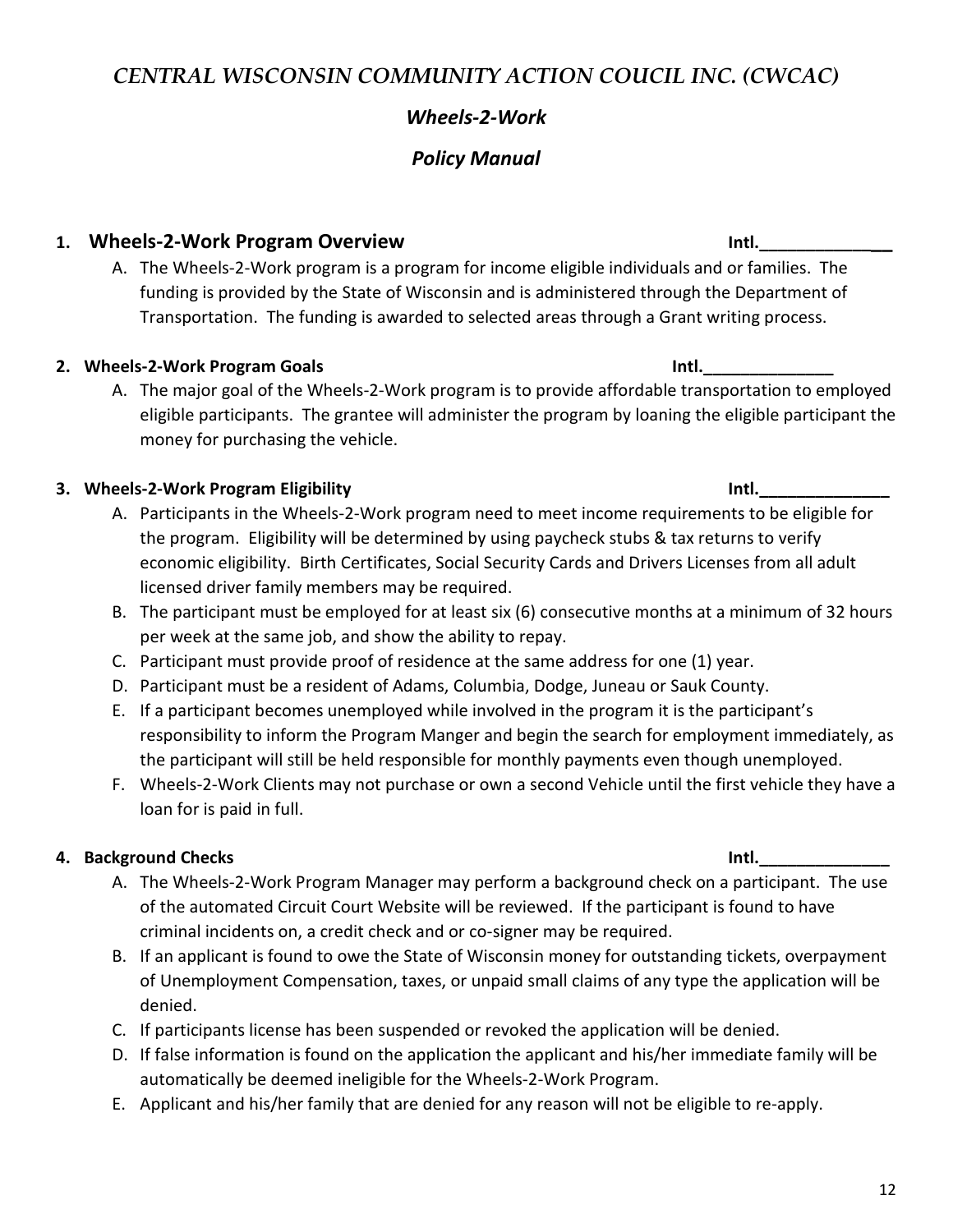#### **5. Loan Process Intl.\_\_\_\_\_\_\_\_\_\_\_\_\_\_**

- A. The Wheels-2-Work loan is a zero percent interest loan and is scheduled to be repaid in not more than 2-1/2 years (30 payments). The participant agrees to make monthly installment payments to Central Wisconsin Community Action Program (CWCAC).
- B. The maximum amount of the loan shall be not more than Five Thousand Dollars (\$5,000.00)
- C. The participant is required to pay an administration fee of 5% to CWCAC. The participant is required to pay all of the required tax, title transfer, & license fees to the dealership, as well as provide proof of full coverage insurance to CWCA before being granted the loan.
- D. CWCAC must be listed on the title as the lien holder and on the insurance as a loss payee.
- E. The participant is required to complete a budget/financial worksheet as part of the application process. The budge will be reviewed by the Wheels-2-Work Program Manager for accuracy and used in the process to determine if the applicant has the financial ability to afford the car payments as well as the insurance. Participants will/may be required to identify a co-signer if their monthly surplus is less than program standards allow.

# **6.** Required Insurance **Intervention Community** Constant Community Community Community Community Community Community

A. Wheels-2-Work Clients are required to obtain and maintain full coverage insurance throughout the duration of the Wheels-2-Work Loan and program participation. The maximum deductible amounts are Liability State Minimum, \$500.00 for Comprehensive, \$500 for Collision. Failure to maintain required insurance will be a violation of the Wheels-2-Work Program Policy and can result in repossession of the vehicle.

# **7.** Use and Operation Regulation **Internal Contract of Contract Authority Internal Contract Authority Intl.**

- A. Wheels-2-Work clients are the only allowable drivers of the vehicle purchased through the Wheels-2-Work Program.
- B. Wheels-2-Work Clients must have and maintain a valid Wisconsin Driver's License in good standing.
- C. Wheels-2-Work Clients must not violate any laws, ordinance, or regulations while operating the vehicle.
- D. All passengers in the Wheels-2-Work Vehicle must wear seatbelts and children must be properly restrained.
- E. The Wheels-2-Work vehicle shall not be altered or modified in anyway.
- F. Wheels-2-Work clients must notify the Wheels-2-Work Manager within 48 hours of any damage that exceeds \$500 (client will still be liable for monthly payments on loan).

# **8. Maintenance Records Intl.\_\_\_\_\_\_\_\_\_\_\_\_\_\_**

- A. Wheels-2-Work Clients must follow the Wheels-2-Work recommended vehicle maintenance checklist.
- B. The Wheels-2-Work Program Manager may request a copy of the maintenance records at any time. This information must be supplied within 72 hours of the request.
- C. Wheels-2-Work Clients may not sell, trade, lease, transfer, rent, borrow or encumber the Wheels-2- Work vehicle without prior written authorization from the Wheels-2-Work Program Manager.